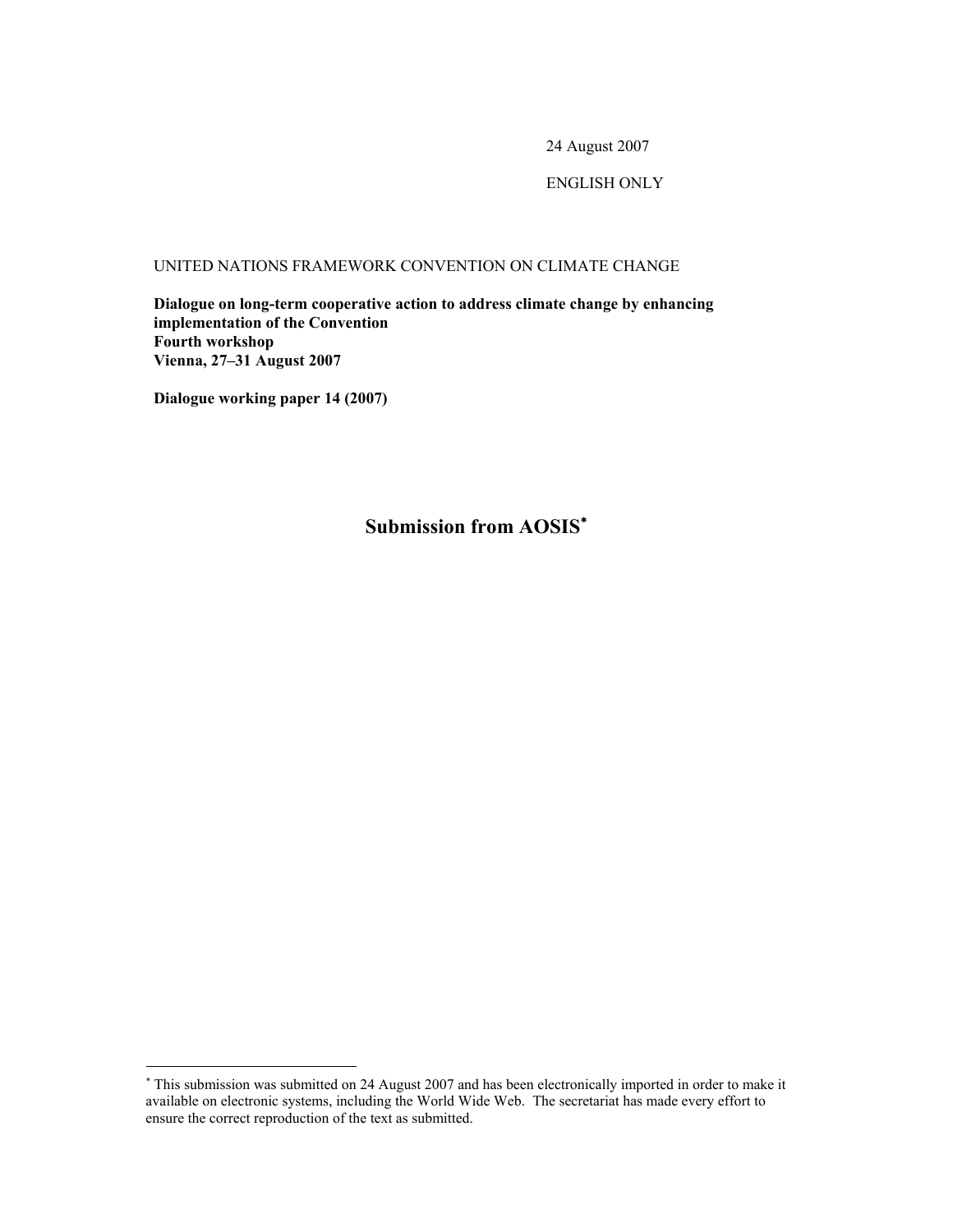## **AOSIS SUBMISSION TO THE FOURTH WORKSHOP UNDER THE DIALOGUE ON LONG TERM COOPERATIVE ACTION TO ADDRESS CLIMATE CHANGE BY ENHANCING IMPLEMENTATION OF THE CONVENTION**

The Alliance of Small Island States (AOSIS) welcomes this opportunity to present views on the issues under discussion in the Dialogue.

### **Background**

The fourth workshop of the Dialogue on long term cooperative action to address climate change by enhancing implementation of the convention (the Dialogue), which will take place in Vienna, Austria between 27-31 August 2007, is intended to "bring together all the ideas and proposals put forward during the Dialogue, to explore how they fit together in a coherent way and into an appropriate international response to climate change, and to address overarching and cross cutting issues including financing." The fourth workshop is also intended to consider proposals for further actions, activities and approaches.

In preparation for the fourth workshop in Vienna, Parties were invited to:

- 1. submit working papers considering how each of the 4 themes could be considered in an integrated manner;
- 2. provide guidance to the co-facilitators as to what should be in the final report of the four workshops in the Dialogue; and
- 3. provide specific proposals for scenarios to be included in the scenario note for the fourth workshop.

This submission addresses the first two elements.

### **1. Integrated consideration of the four workshop themes**

The three Dialogue workshops to date have addressed the following topics:

- (a) advancing development goals in a sustainable way
- (b) addressing action on adaptation
- (c) realising the full potential of technology
- (d) realising the full potential of market-based opportunities.

The Dialogue workshops have provided an opportunity for Parties, intergovernmental agencies, nongovernmental organisations, research institutions and the business community to share their knowledge and experiences.

To move forward at the fourth workshop, it will be necessary to identify the **practical steps** that will need to be taken to enhance implementation of the Convention, to assist and enable **all Parties** to contribute meaningfully to achievement of the ultimate objective of the Convention, and to address the adaptation needs of developing countries already being impacted by human-induced climate change.

It will be critical to ensure that this integrated package of practical steps moves the Parties along an ambitious pathway toward stabilization of greenhouse gas concentrations that will ensure that longterm temperature increases are stabilized at **well below 2˚C above pre-industrial levels.** 

#### **2. Guiding Principles for Integration**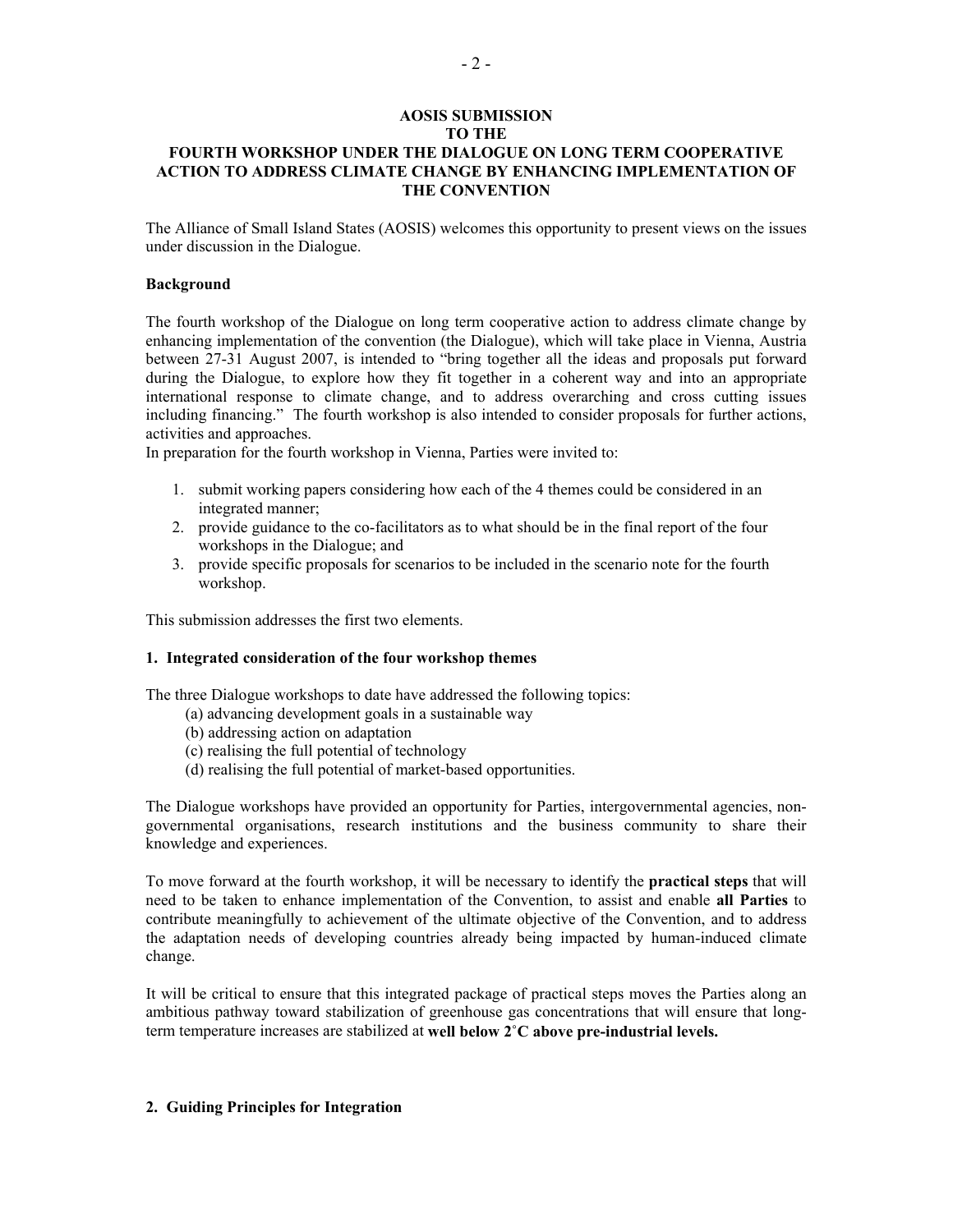AOSIS is of the view that guiding principles for any package of integrated future actions must be as follows:

- 1. Under international law, States have the responsibility to ensure that activities within their jurisdiction or control do not cause damage to the environment of other States or of areas beyond the limits of national jurisdiction.
- 2. In keeping with Article 3 of the Convention, precautionary measures must be taken to anticipate, prevent and minimize the causes of climate change and mitigate its adverse effects, and the climate system must be protected for present and future generations.
- 3. Activities that enhance implementation of the Convention must be designed to protect the most vulnerable Parties to the UNFCCC, both in the short and in the long term. Hence the level of ambition for future emission reductions under the Convention must use the avoidance of climate change impacts on small island developing States as one of its key benchmarks for effectiveness.
- 4. Actions taken under the Convention must be urgent, practical and ambitious.
- 5. The polluter pays principle and the principle of common but differentiated responsibilities and respective capabilities must be used to determine the obligations of different Parties and groups of Parties.
- 6. Any new framework must be developed within the United Nations framework and must build upon and extend the Kyoto Protocol, rather than replace it.

## **3. Long-term goal**

The avoidance of climate change impacts on small island developing States must be one of the key benchmarks for assessing the appropriateness of any long-term goal.

Any package of mitigation-related activities must be sufficient to ensure that long-term temperature increases are stabilized **well below 2 degrees Celsius**. Even a 2ºC increase compared to preindustrial levels would have devastating consequences on SIDS due to resulting sea level rise, coral bleaching, coastal erosion, changing precipitation patterns and the impacts of increasingly frequent and severe weather events. Based on the best scientific evidence available, a 1ºC increase in temperature above 1980-99 levels implies significant coral bleaching, increased losses from flooding, and substantial species extinction (See Annex 1 to this document, sourced from the AR4 IPCC Working Group II SPM). Estimates have already been made of the number of people likely to be displaced by sea level rise and natural resource constraints, the amount of coastal area that will be lost, and the percentage of species lost or threatened from temperature increases at these levels.

A long-term goal of stabilising greenhouse gas concentrations at 450 ppm  $CO<sub>2</sub>$ -e has been discussed, as well as a limitation of global average surface temperature increase to 2 degrees Celsius. However, these goals are **insufficiently ambitious**, as they will not protect the most vulnerable Parties to the UNFCCC.

In order to achieve long-term stabilisation levels **well below 450ppm**, global GHG emissions must peak within the next 10-15 years, and be followed by reductions of at least 50-80% of 2000 levels by 2050 (See Annex 2). The effort needed to stabilise either at 450 ppm or below 450 ppm by 2050 will be the same during the initial peaking phase. There is therefore no reason not to adopt a more ambitious stabilisation level than 450ppm in the short to medium term. Short-term actions taken under the Convention must be urgent, ambitious, and measurable in their effect in order to ensure that long-term goals are met, in keeping with the precautionary principle.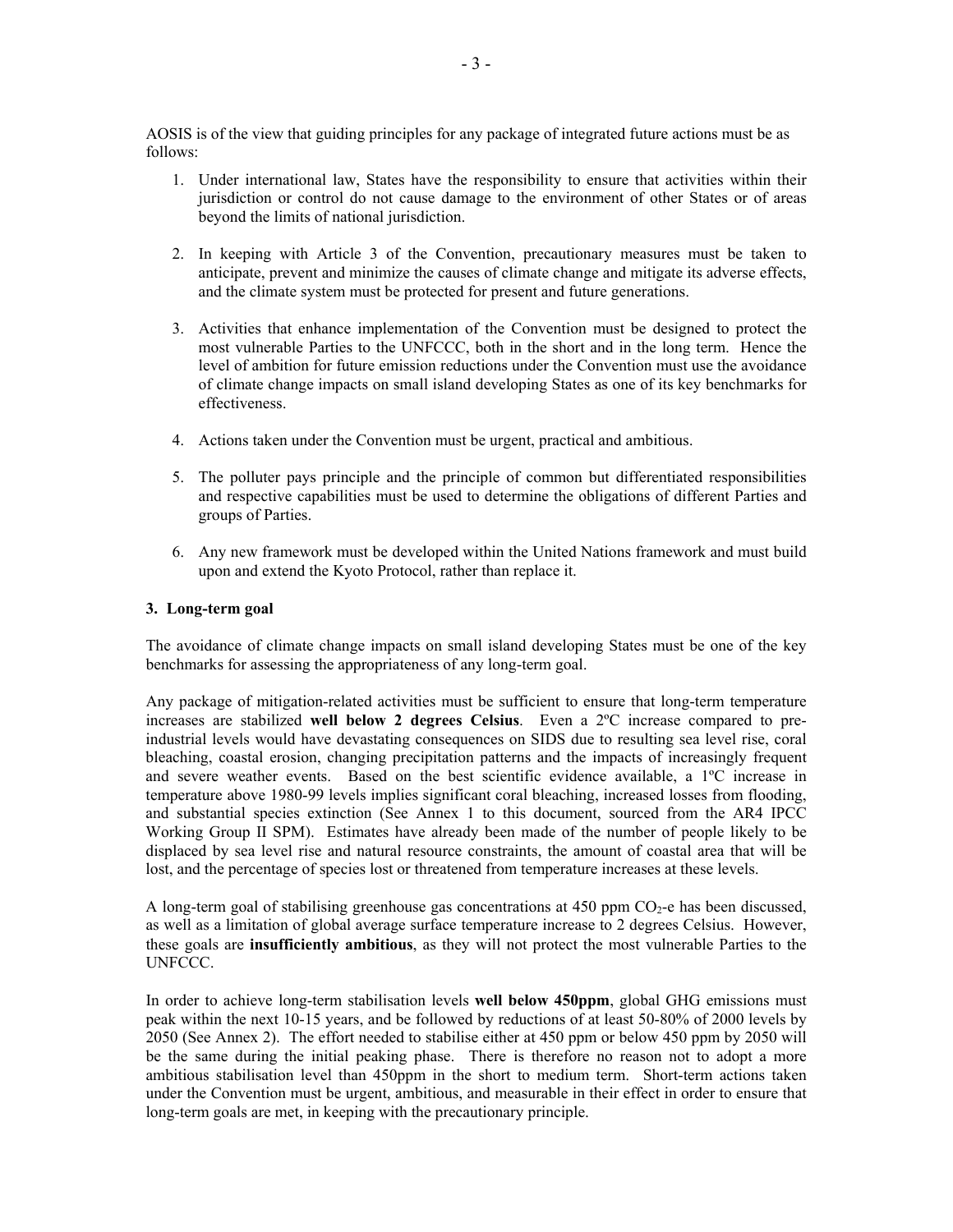The cost of achieving stabilization at 450ppm has been estimated at less than 3% of GDP by 2030 or less than 0.12% of GDP per year (See Annex 3). This is a small figure, compared to the potential costs of the impacts of climate change if stabilization at that cannot be achieved. However, AOSIS is of the view that **a substantially larger investment in mitigation measures, well beyond 0.12% of GDP per year, is needed, justified and must be ensured under the Convention** to achieve a lower stabilization level and thereby ensure protection of Convention Parties that are particularly vulnerable to the impacts of climate change, including SIDS. The value of preserving island sovereignty and cultures cannot be compared with the monetary costs of mitigation.<sup>1</sup> A modest lifestyle change in some Convention Parties is a small price to pay to protect SIDS from the loss of finite land area, to avoid the loss to the global community of unique island cultures and ecosystems, and to avoid the loss of lives from the impacts of extreme events in SIDS and other vulnerable countries. To allow the actions or inaction of some Convention Parties to cause the disappearance of other Convention Parties cannot be an acceptable outcome of this multilateral Convention process.

Any particular level of mitigation ambition agreed by the international community will imply a consequent degree of direct climate impacts on vulnerable Convention Parties and communities. AOSIS is of the view that it is essential to look at the relationship between global investments in mitigation activities and impacts in this light, in considering the adequacy of future actions to address climate change.

To this end, there is a need for continuing work by the global scientific community and the IPCC in two areas.

- (1) the implications for SIDS of increases in temperature of 2ºC or greater;
- (2) research on the means and costs of achieving low stabilization concentrations that will prevent significant negative impacts on SIDS and other vulnerable Convention Parties.

The future climate package must be informed by this information. An **IPCC Special Report on Vulnerable Groups,** including SIDS, might facilitate the linking of various mitigation scenarios and levels of ambition with the consequent impacts on vulnerable groups that each proposed scenario implies. This linkage should be further examined through a continuing Dialogue or other process.

### **4. Responsibility for long-term emission reductions**

-

In ratifying the Convention, all Parties committed to implementing programmes containing measures to mitigate climate change by addressing emissions by sources and removals by sinks. All Parties also agreed to promote and cooperate in the development, application and diffusion of technologies, practices, processes and processes that control greenhouse gas emissions. Annex I Parties agreed to take the lead in reducing emissions. Annex II Parties agreed to provide financing for technology transfer to support developing country emission reduction efforts.

Despite these Convention commitments, best available scientific evidence shows that greenhouse gas emissions are increasing at an unprecedented rate, including in many Annex I Parties. Developing country emissions, in particular those of the larger rapidly industrialising countries, will account for a significant proportion of global emissions in the future.

Consistent with the polluter pays principle and the principle of common but differentiated responsibilities and respective capabilities, the largest historical emitters must now take aggressive action under the Convention to facilitate the reduction of global emissions. All Annex I Parties

<sup>&</sup>lt;sup>1</sup> Barnett J, The Issue of 'Adverse Effects and the Impacts of Response Measures' in the UNFCCC, Tyndall Centre for Climate Change Research Working Paper 5, University of East Anglia, Norwich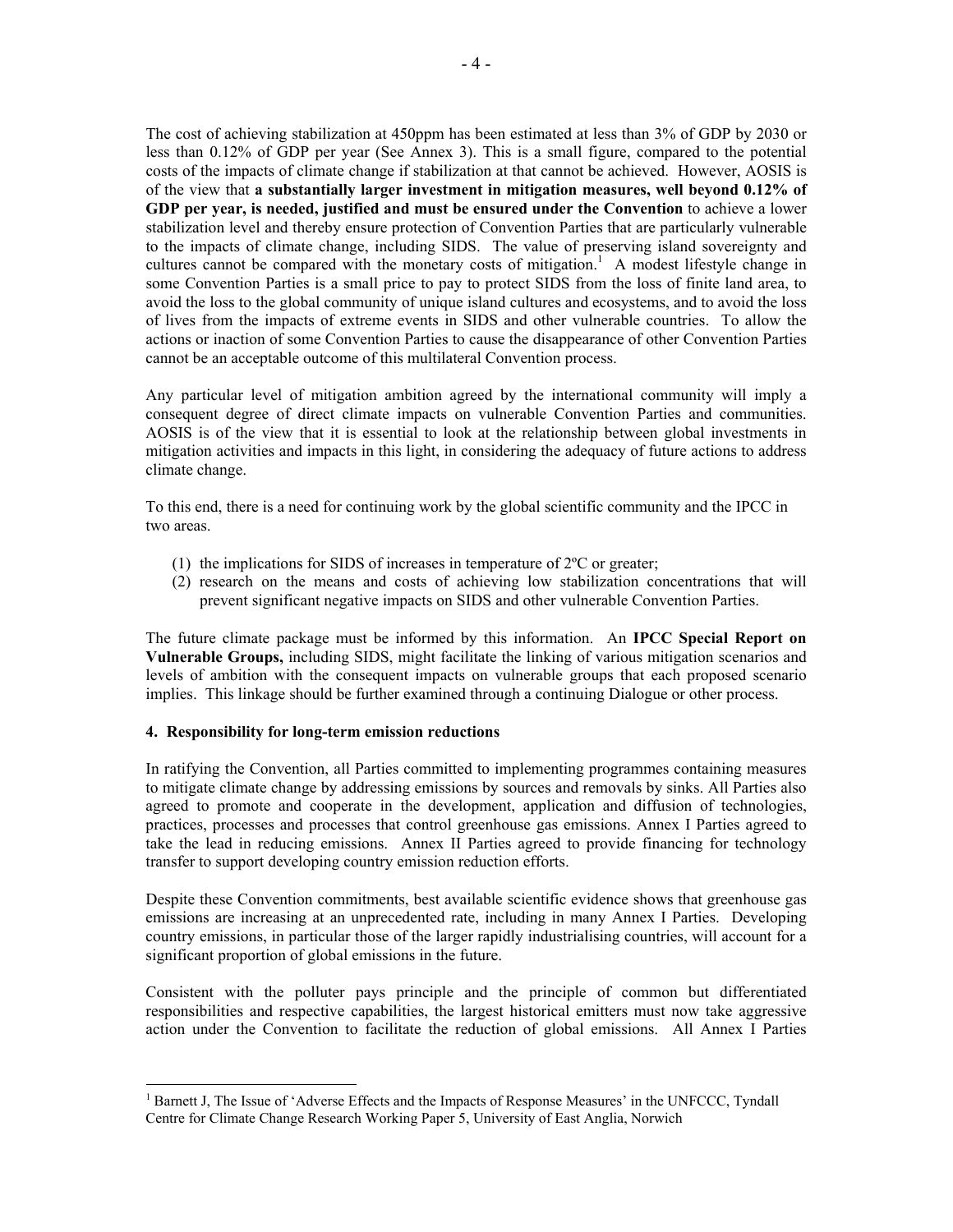should take on hard quantified emission limitation or reduction targets in the Post-2012 period and through 2030.

Major emitting developing countries will also need to take action to reduce their emissions trajectories, with assistance from developed country Parties. These countries should be prepared to pursue a clean development path in the Post-2012 period, measured through decreasing carbon intensity, an increasing reliance on renewable energy technologies, and/or through quantified emission limitation commitments.

In the Post-2012 period, all major emitting countries must, therefore, be engaged in global efforts to mitigate emissions, according to their common but differentiated responsibilities and respective capabilities. Some Parties might be best able to contribute by protecting or expanding their sinks. Some Parties might be best able to contribute by reducing or limiting emissions from their industrial sources. Some Parties might be best able to contribute by facilitating mitigation measures in other less able or more vulnerable Parties, by transferring technology, increasing the production of more energy efficient technologies, by offering targeted financial assistance to other countries for the uptake of renewable energy or energy efficient technologies, or by offering financial assistance to other countries for the protection or expansion of sinks.

Each of these efforts must contribute to the overall reduction of GHG emissions in a measurable way, so that overall progress in achieving a global reduction in emissions can be assessed and effort can be compared.

Differentiation within the group of developing countries is needed as part of the Post 2012 package. Criteria for differentiation might include a combination of responsibility (measured in cumulative CO2 emissions since 1990), capability (measured in GDP/GNI or other economic indicator per capita), potential to mitigate (based on energy efficiency and related metrics) and population size. Developing countries should be expected to take on hard targets when they achieve a certain level of socio-economic development, measured by objective indicators (e.g., per capita GDP).

A discussion of appropriate differentiation, and objective indicators to enable differentiation, should be taken up in the Dialogue process, or in any Post-Bali process that merges the AWG and Dialogue tracks.

## **5. Mitigation strategies for achieving long-term goals**

Renewable energy and energy efficiency policies and measures should form the central pillars of the Convention's future climate mitigation strategy. Expanding access to renewable energy and energy efficient technologies should be the key strategy for engaging developing countries in mitigation efforts.

A global carbon market can assist the global community in achieving cost-effective emission reductions. However, developed countries must take the lead in reducing GHG emissions, consistent with Article 3 of the Convention. Consequently, any expansion of opportunities for carbon trading should not enable an increase of absolute emissions in Annex I Parties through use of the flexible mechanisms. Inclusion of emissions from international aviation and marine transport in the carbon market provides an opportunity to allow increasingly ambitious Annex I Party targets to drive CDM projects in developing countries. It will be essential to address international transport emissions now unregulated by the Kyoto Protocol, as well as domestic transport emissions if long-term emission reduction goals are to be achieved.

To facilitate a broader carbon market, developing countries should progress toward economy-wide emission limitation or reduction commitments over time. In the short term, the opportunity to take sectoral targets in carbon-intensive sectors may assist in broadening the carbon market and extending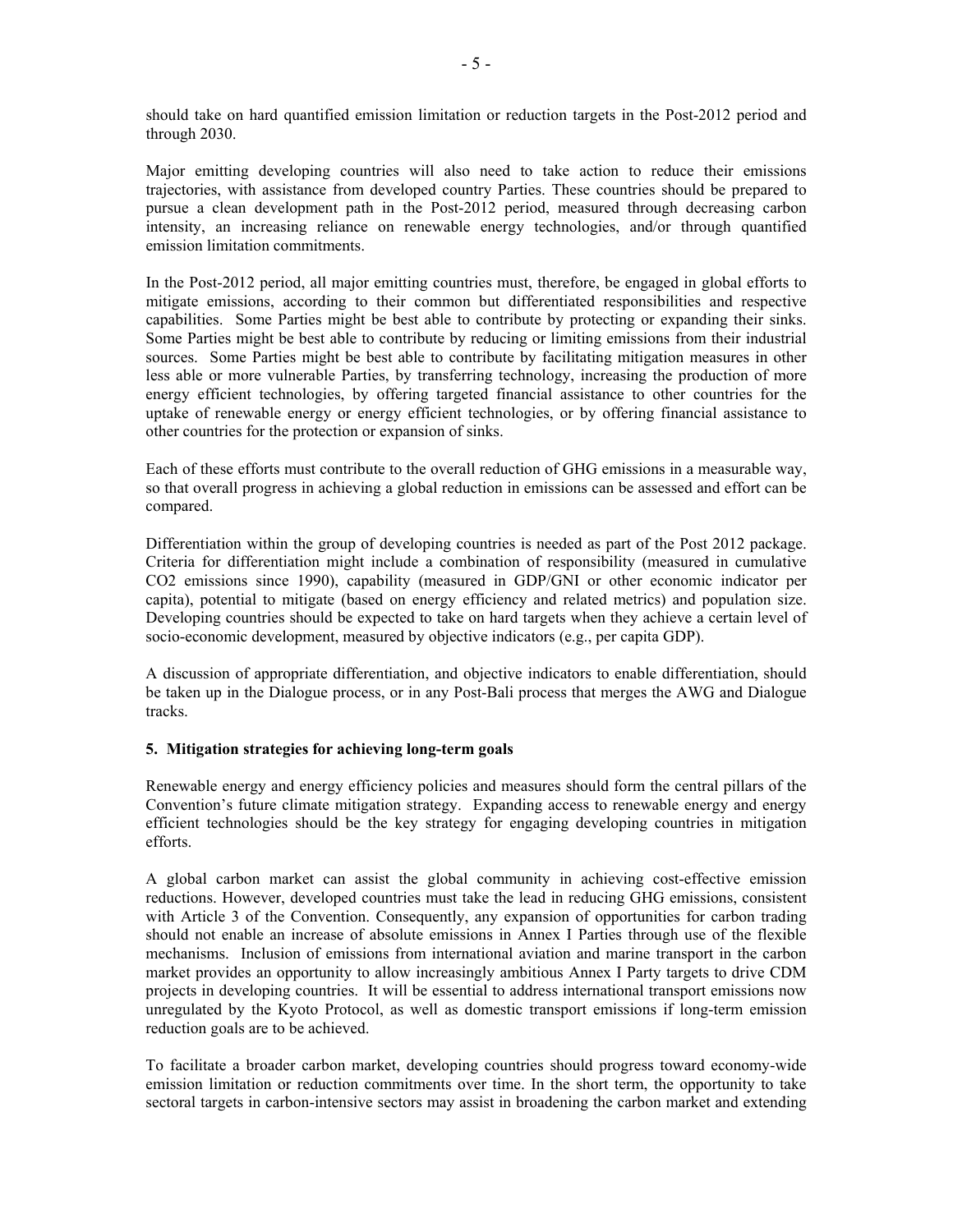this market more fully to developing countries. The Dialogue process might clarify how such opportunities might be made available, and what incentives and/or support might be needed.

Any expansion of opportunities for carbon trading must ensure that the emission reductions achieved are measureable and permanent, do not negatively impact local communities and do not undermine the environmental integrity of the Kyoto Protocol.

Economic instruments to address demand side management will be essential in achieving substantial emission reductions. These include taxes on carbon-intensive activities, eco-labelling, appliance standards, fuel efficiency standards, the removal of subsidies for fossil fuels, and the creation of incentives for the uptake of renewable energy and for the implementation of energy efficiency measures.

### **6. Mitigation technologies for achieving long-term goal**

The rapid diffusion of energy efficient technologies and renewable energy technologies is essential for reducing emissions while achieving sustainable development.

Technologies that lead to impermanent solutions (e.g., carbon capture and storage - CCS), generate additional or new forms of pollution challenges for the international community (nuclear, CCS), or increase dependency on carbon-intensive fuel sources ('clean' coal, CCS) are not acceptable for prioritisation over energy efficient technologies or renewable energy technologies through this Convention process, or appropriate for inclusion in the Clean Development Mechanism.

Positive incentives, in the form of direct investments by Annex I Parties in mitigation activities in developing countries, are more appropriate for mitigation activities that result in critical, but impermanent, emission reductions.

Energy efficiency targets and renewable energy targets can form a useful mechanism for assessing progress. National renewable energy targets, accompanied by concessionary financing from the international community to assist in achieving these targets, can be helpful in addressing both climate change and sustainable development. Many small island States have already established renewable energy targets, and require international support to translate these pledges into reality.

### **7. Addressing Action on Adaptation**

Climate change has already had a significant negative impact on the economic, social and environmental security of many small island States, and will affect the future growth and development of key sectors of island economies, including tourism, fisheries and agriculture. This threatens to reverse years of development efforts, and undermine the objectives addressed in the Mauritius Strategy on the Sustainable Development of Small Island States.

SIDS have contributed little to concentrations of greenhouse gases in the atmosphere, yet are directly and negatively affected by the impacts of climate change. There is an urgent need for the international community to enhance implementation of Convention Articles 4.1, 4.3 and 4.4 with respect to adaptation measures in small island States.

Some of the adaptation measures that will be the most effective are relatively inexpensive, do not require advanced technologies and can be implemented immediately. These include: measures to manage water resources during periods of extreme drought; measures to address pressures on food supply through drought-resistant and salt-resistant crops; buffering of coastal zones through mangrove swamp planting and reef restoration; and the development of agricultural policies, water management policies, land use policies and risk management policies that integrate the impacts of climate change.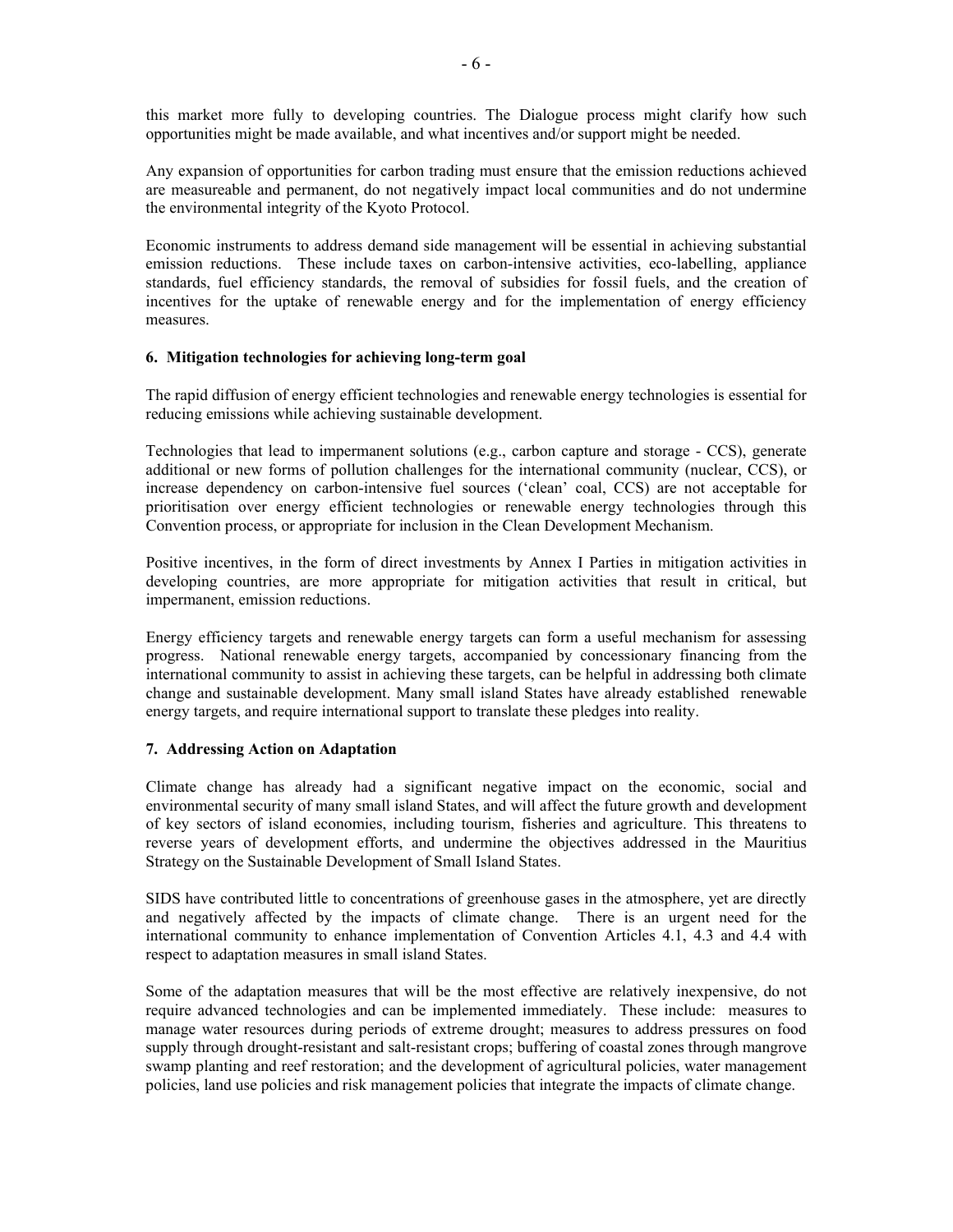Other measures may be more costly but are nevertheless warranted given the equities at issue, as small island countries have played an insignificant role in causing anthropogenic climate change. These include the climate-proofing of infrastructure, the relocation of vulnerable coastal communities, and the relocation of key infrastructure within SIDS.

As temperatures increase, there will be critical thresholds for adaptation. Coral reefs are known to undergo coral bleaching when sea surface temperature goes beyond the maximum monthly mean (the climatological mean temperature during the warmest month of the year) by  $1^{\circ}$ C or more for 1 month or more. Mangroves, another key coastal zone buffer in many small island States, have an equally precarious relationship with sea level rise. If these windows to adapt are missed, different adaptation strategies may be required for some countries—again, at far greater economic, social, environmental, cultural, human and political cost.

Atoll States, such as Kiribati, the Marshall Islands, Tuvalu and the Maldives, and many atolls within other island nations, are uniquely vulnerable to the impacts of climate change. The height of these atolls rarely exceeds two meters above sea level. Their fresh water reserves are limited to a shallow subsurface lens, which is susceptible to depletion during times of drought and contamination from salt water intrusion from sea level rise, storm surge and seepage. The extreme vulnerability of these atoll States raises the possibility of the first extinction of a sovereign State due to environmental change.<sup>2</sup> However, before that time, as a result of coastal erosion and a reduction in resilience of corals, impacts on these societies are likely to include increases in flooding events, increasing contamination of freshwater aquifers, and decreased productivity from agriculture and artisanal fishing<sup>3</sup>.

Delays in implementing adaptive strategies will only cause the ultimate cost of adaptation to increase, both locally and globally. These costs include not only economic costs, but also social, environmental, cultural, human and political costs. These broad categories of cost need to be considered against the relatively small economic cost, in global GDP terms, of the mitigation actions needed to avoid further climate change impacts.

Where adaptation cannot fully address the impacts of climate change on countries and their communities, impacted countries are justified in seeking compensation from those countries most responsible for the greenhouse gas emissions that have led to these impacts.

## **Financing for Adaptation**

-

Targeted financial support from Annex I Parties on concrete adaptation measures is now overdue under Convention Articles 4.3 and 4.4.

Under Article 4.3, developed country Parties agreed to provide such financial resources needed by developing country Parties to meet the agreed full incremental costs of implementing measures under Article 4.1 of the Convention. Article 4.1 measures include the formulation and **implementation** of national programmes containing measures to facilitate adequate adaptation to climate change. Under Article 4.4, developed country Parties further agreed to assist developing countries that are particularly vulnerable to the impacts of climate change in meeting the costs of adaptation to those adverse effects.

Nevertheless, well over a decade after the Convention's entry into force, adaptation funding for project implementation has not been forthcoming in a predictable or adequate manner under the Convention. Funding for adaptation through the Convention's financial mechanism remains extremely limited, and procedures for accessing these limited funds are excessively complicated.

<sup>&</sup>lt;sup>2</sup> Barnett, J "Adapting To Climate Change In Pacific Island Countries: The Problem Of Uncertainty" in World Development , 2001, 29(6): 977-993

<sup>&</sup>lt;sup>3</sup> Barnett J and Adger WN, "Climate Dangers and Atoll Countries" Climatic Change 61: 321–337, 2003.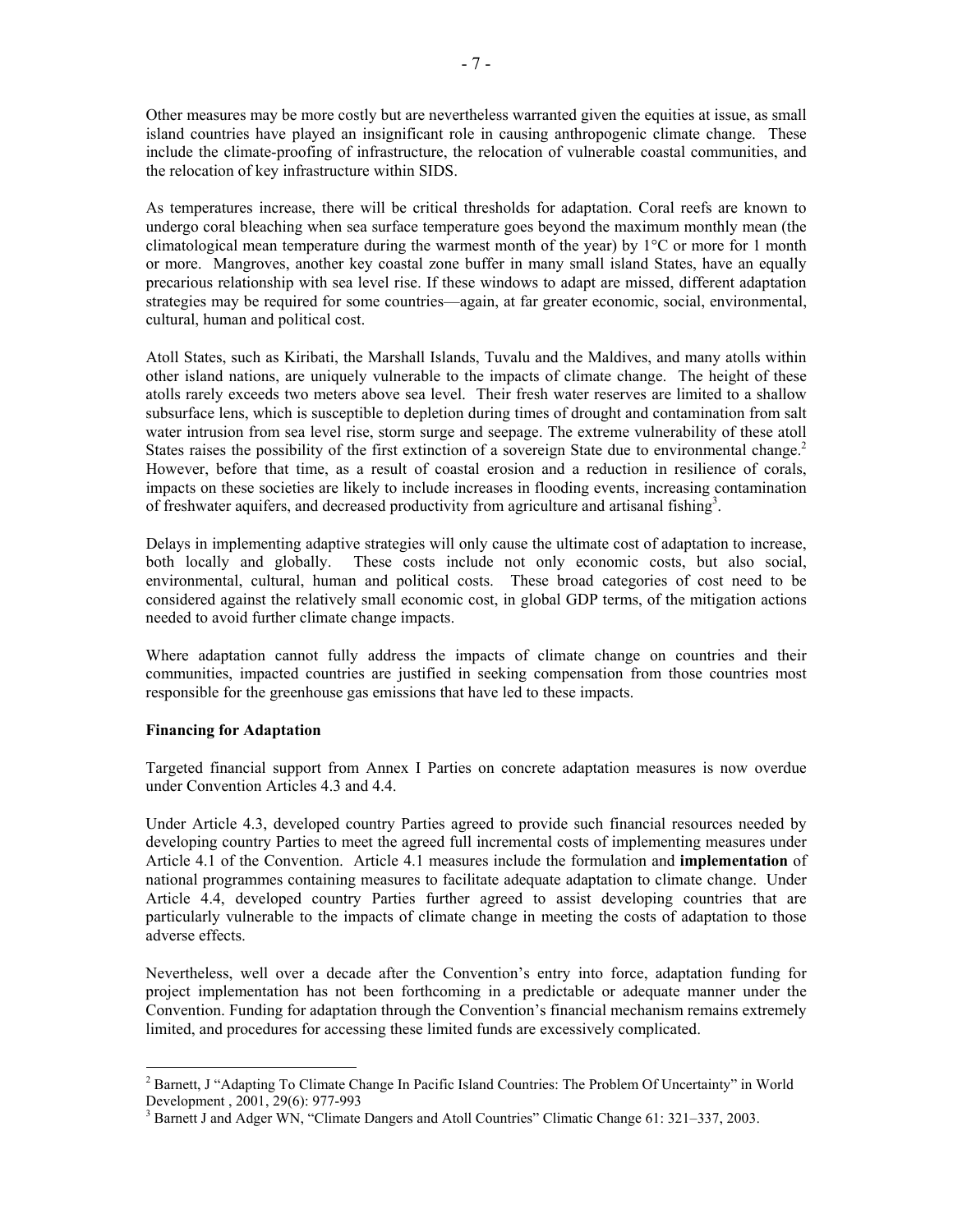Articles 4.3 and 4.4 require enhanced implementation through the expansion of existing funding for adaptation under the financial mechanism's climate change focal area, as well the identification of new sources of funding for adaptation at the international level.

Expansion of existing funds might come from increased contributions to the Global Environment Facility, Special Climate Change Fund (SCCF) and Least Developed Countries Fund (LDCF), and from international financial institutions and multilateral organizations.

New funds for adaptation should come from the establishment of a Convention Adaptation Fund, linked to greenhouse gas emissions, as set out below.

The burden of climate-related impacts will far exceed what small island States can bear or should be expected to bear as a matter of equity. An indication of the economic threat climate change poses to the sustainable development of SIDS can be seen in the costs of past climatic events, recognizing that the frequency and intensity of future events is predicted to increase. In the 1990s, the direct cost of extreme events in Pacific islands is estimated to have exceeded US\$1 billion,<sup>4</sup> causing losses that exceeded the GDP of some individual countries. Cyclone Heta, in early 2004, caused damage to Niue that exceeded 200 years' worth of the country's annual export value. The cost of recovery exceeded 2.8 times the country's GDP. In the Caribbean, Hurricane Ivan in 2004 damaged 90% of Grenada's housing stock and left 50% homeless.<sup>5</sup>

Substantial and adequate resources for adaptation must be identified under the Convention, and these resources must be made more readily available to small island developing States. The full cost of adaptation measures must be provided or SIDS and other vulnerable countries will in effect be left to bear the costs of carbon-intensive lifestyles in other Convention Parties.

#### **Convention Adaptation Fund**

In order to enhance implementation of the Convention, and guarantee a regular and adequate source of funding for adaptation, a link must be made between greenhouse gas emissions and Convention obligations on adaptation funding. The Kyoto Protocol links adaptation funds to developing country mitigation efforts; the Convention should now link adaptation funding directly to ongoing greenhouse gas emissions.

Using 1990 as a base year, Parties should be required to contribute to a Convention Adaptation Fund using a formula that is comprised of two components: (1) the level of a country's greenhouse gas emissions, reflecting responsibility; and (2) a GDP index, reflecting ability to pay.

The creation of a Convention Adaptation Fund on this basis will implement the polluter pays principle and the principle of common but differentiated responsibilities and respective capabilities. The Convention Adaptation Fund can complement the Kyoto Protocol's Adaptation Fund.

A levy could also be applied to insurance transactions, on the rationale that uncertainty caused by climate change will lead to greater premiums and greater profit. At the same time, funding for adaptation will benefit the insurance sector through risk reduction.

#### **Risk Management/Insurance**

-

<sup>4</sup> Bettencourt and Warrick, 2000.

<sup>&</sup>lt;sup>5</sup> Relief Web, United Nations Office for the Coordination of Humanitarian Affairs (OCHA), October 1, 2004.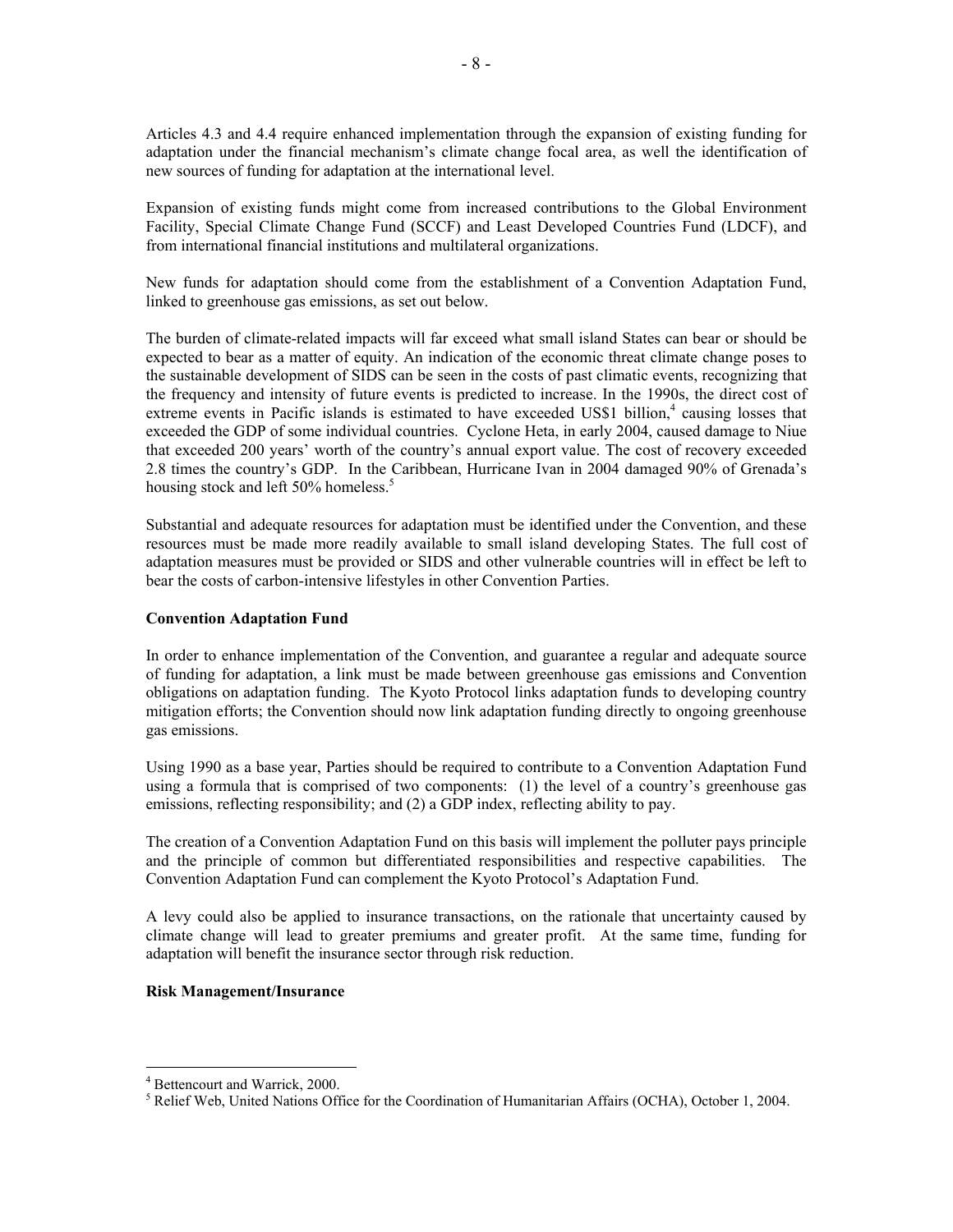Article 4.8 of the Convention requires all Parties to give full consideration to what actions are necessary under the Convention, including actions related to **insurance**, to meet the specific needs and concerns of developing countries arising from the adverse effects of climate change. Insurance mechanisms link a number of the Dialogue themes.

Small island states have, since 1991, identified insurance-related actions as essential for the addressing the impacts of climate change and increasingly frequent and severe extreme weather events in small island countries. In 1991, AOSIS sought the creation of an International Insurance Pool to address the direct impacts of climate change on small island States and low-lying countries. This ongoing need was highlighted again at the Expert Meeting for SIDS on Adaptation, held in Jamaica and the Cook Islands in February 2007, and remains critical.

An international insurance mechanism is needed to help SIDS manage climate risk and build riskresilient economies. An internationally-sourced pool of funds is needed, as the most vulnerable countries will not be able to afford insurance themselves. Collective loss sharing mechanisms and international solidarity funds are needed to address high impact extreme events, where even subsidized insurance mechanisms are not feasible to address impacts. Pay outs from an international insurance mechanism can use internationally-agreed triggers for payouts to countries and communities, based on wind speed, flood levels, a drought index, sea level rise.

The establishment of the Caribbean Catastrophe Risk Insurance Facility (CCRIF) is a promising initiative and one that could be expanded and extended to all SIDS regions. The CCRIF uses a portion of donor-funded capital reserves to assist in the establishment of a facility that assists countries in pooling their risk and reducing insurance costs. The CCRIF provides parametric cover, with payouts linked to triggers, such as windspeed. Insurance premiums are tied to individual country risk profiles. However, as risk profiles increase, due to the impacts of climate change, premiums will also rise – requiring small island States to bear the additional risks associated with climate change.

The proposed Convention Adaptation Fund could be used to establish and fund an international insurance fund to address both the impacts of climate change and the increasing economic risks associated with the increasing exposure to climate change impacts.

A portion of the international insurance fund can be used to assist governments in taking measures to protect at-risk communities; payouts can be contingent upon reasonable measures having been taken by governments and/or communities to mitigate risks, based on their national capacities. In this way, the fund can both support risk management and offer compensation for unavoidable impacts.

Representatives of the insurance industry were unable to present at the third Dialogue workshop, which was unfortunate. AOSIS would be interested to hear from industry representatives and from Parties with experience with innovative insurance schemes during the fourth workshop. This would facilitate the design of practical actions to enhance the implementation of the Convention in this area.

#### **7. Links to Sustainable Development**

Environmental security and energy security are fundamental if developing countries are to achieve development goals. Renewable energy and energy efficient technologies need to be more broadly deployed, in order to reduce emissions while facilitating energy independence and sustainable development.

Climate change mitigation activities that facilitate sustainable development pathways will have multiple co-benefits, including air pollution abatement, balance of trade improvement, provisions of modern energy services to rural areas, avoidance of environmental threats caused by fossil fuel pollution, and greater employment. Moreover, in many countries that are dependent on expensive imported fossil fuels, including SIDS, savings accrued from renewable energy and energy efficiency measures may allow scarce resources to be channelled to adaptation activities.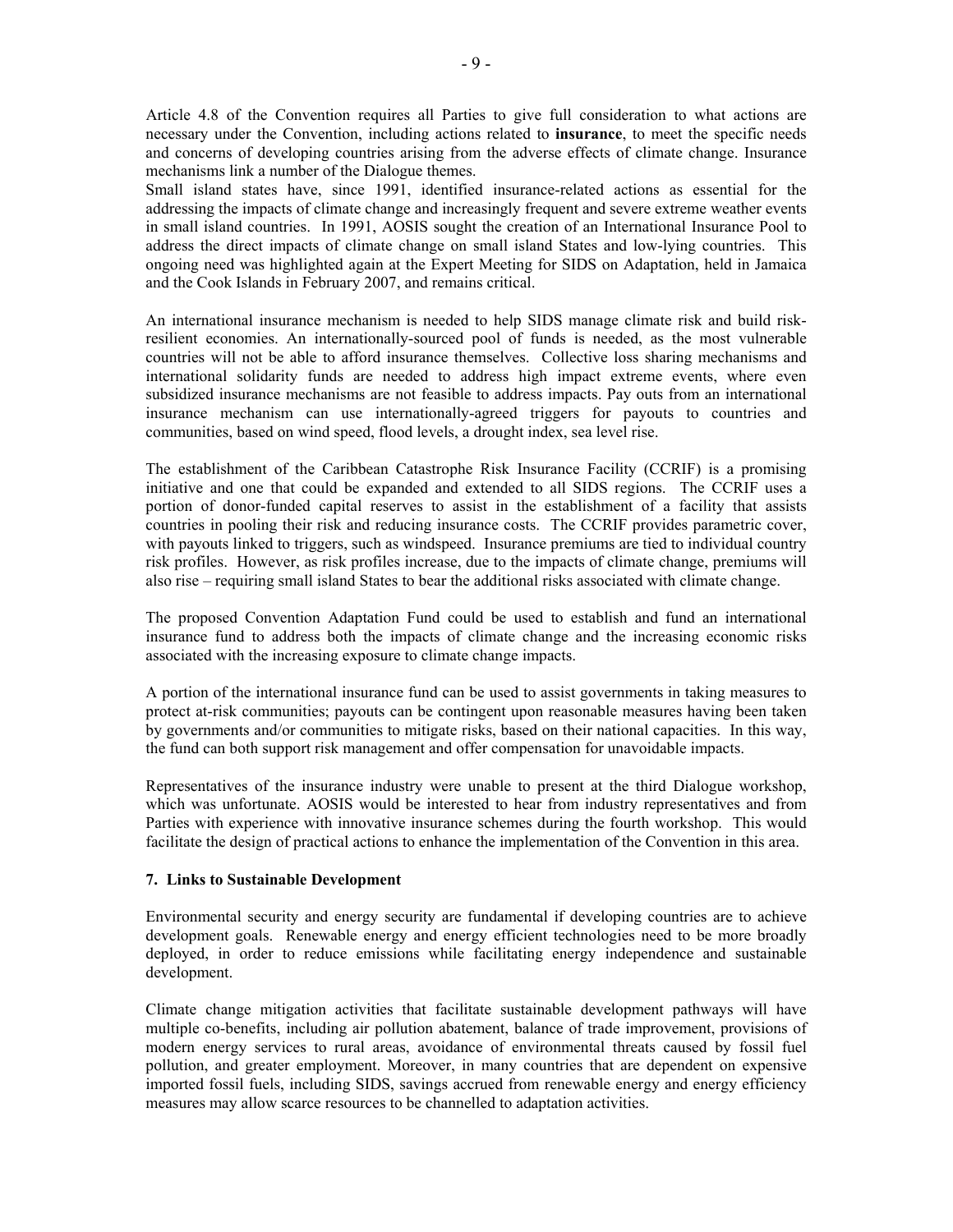Existing technologies can assist in reducing energy consumption, and reducing energy losses in energy production and transmission. These technologies need to be more broadly deployed in SIDS. The international community can assist by facilitating access to and financing for renewable energy and energy efficient technologies, with priority for Parties with limited technological capacity at the national level.

# **8. Convention Processes**

At the third Dialogue workshop, a number of Parties made proposals on how to move the Dialogue from a sharing of views to a more formal strategy to enhance the implementation of the Convention, in part through a reformulation of the agendas of the Conferences of the Parties.

AOSIS shares the view that there is an urgent need translate ideas into concrete actions, in particular actions to address the urgent adaptation needs of SIDS and other particularly vulnerable countries, as well as for accelerating the progress on deeper and meaningful emissions reductions. This might be assisted through a reformulation of the Conference of the Parties' ways of working.

SIDS are now experiencing the impacts of human-induced climate change. Assistance to SIDS needs to be fast-tracked through the Convention process. SIDS' needs and processes cannot continue to be aggregated with the needs of the broader global community. Greater attention must be paid to the needs of SIDS, either through a new agenda item to address the special needs of SIDS, or through special consideration of SIDS in each of the Convention's agenda items.

Continuation of the Dialogue may be helpful until a package of activities is agreed by all Convention Parties for the Post-2012 period that is able to protect the most vulnerable Parties and communities from the impacts of climate change. A continued Dialogue could be used to:

- connect various mitigation pathways and supporting activities that have been proposed, with the impacts each proposed pathway is likely to have on particularly vulnerable Parties, fragile ecosystems, food security and vulnerable communities around the globe. This process could facilitate and enable agreement on an appropriately ambitious Post-2012 package of activities.
- enable the sharing of information on the trade-offs across countries that are implicit in choices among future mitigation pathway under consideration.
- enable consideration of appropriate reparation and compensation mechanisms for vulnerable countries impacted by climate change
- enable a discussion of differentiation among developing countries that might be used to develop a staged approach to mitigation efforts, with appropriate incentives for progress through appropriate stages.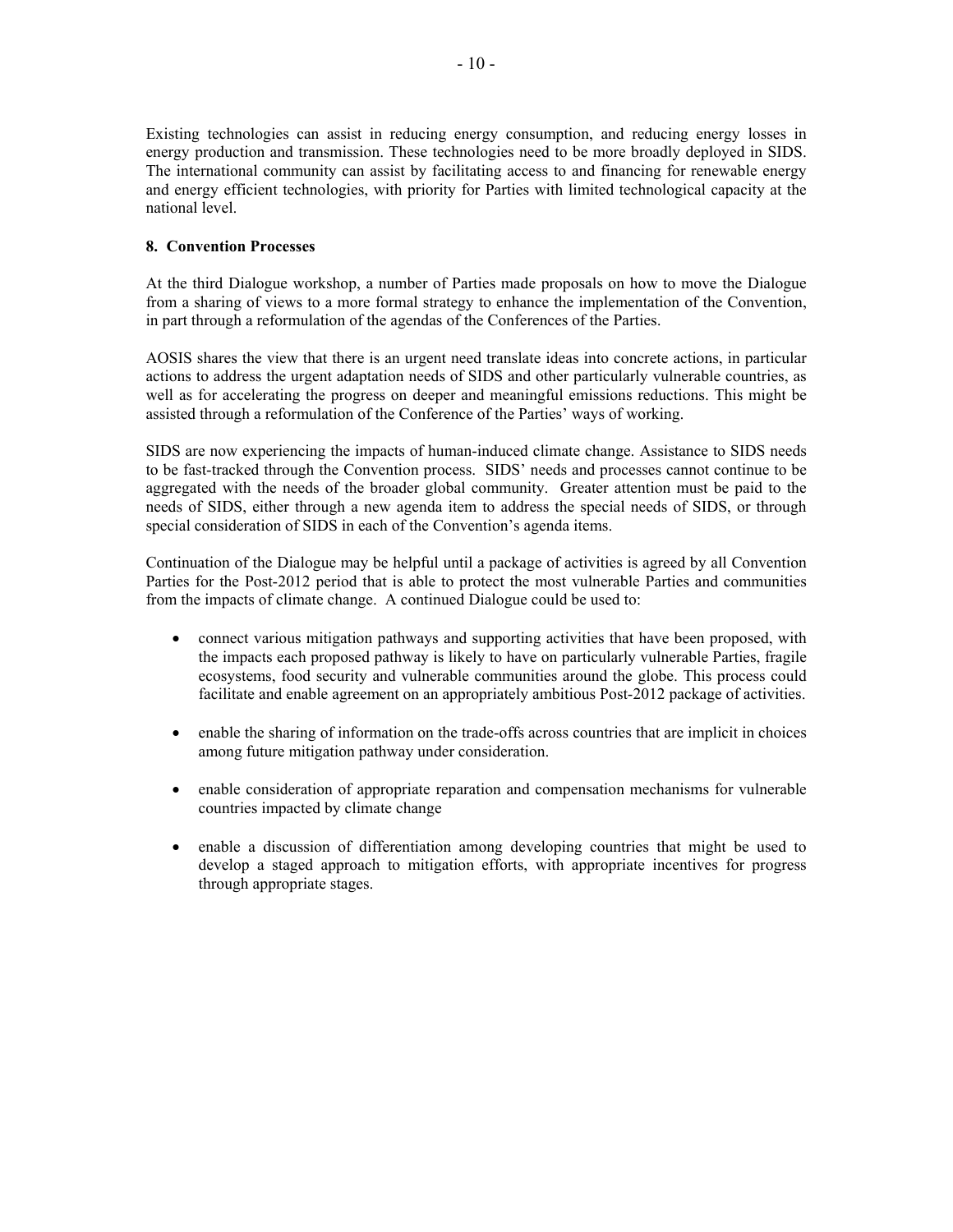# **II. What should be in the final report of the Dialogue?**

AOSIS welcomes the opportunity to provide suggestions as to what elements might be contained in the final report on the Dialogue, based upon the preceding Dialogue workshops. These workshops have provided a wealth of material in the form of submissions, presentations and the exchanges of views of parties and other participants.

Based on presentations made by small island States and the scientific community, and interventions made by participants, AOSIS would expect to see the following points reflected in the Dialogue's final report:

- 1. The level of ambition for future actions must be designed to protect the most vulnerable Parties to the UNFCCC. The level of ambition for future emission reductions must use impacts on SIDS as one of its benchmarks for its effectiveness.
- 2. Now is the time for concrete action, which must take two forms:
	- Deep and rapid reduction of greenhouse gas emissions by major emitters within the next 10 – 15 years in keeping with the principle of common but differentiated responsibilities and respective capacities, with appropriate financial and technical support to developing countries that take on reduction targets; and
	- Provision of assistance and support to vulnerable countries to adapt to the impacts of climate change.
- 3. Long term temperature increases have to be stabilized well below  $2^{0}C$  above pre-industrial levels, as  $2^{0}C$  is too high for small island states and coastal communities. This will result in bleaching and death of coral reefs, declines in crop yields, stronger tropical storms and cyclones, decreased water availability, and increased melting of the Greenland ice sheets, with long term implications for significant sea level rise. (IPCC Working Group II).
- 4. There is a small window of opportunity for preventing runaway climate change. It has been said that to stabilize the temperature increases even in the 2C to 2.4C range will require cuts in global emissions by at least 50% - 80% by 2030 – See Annex 2 (IPCC Working Group III, Summary for Policy Makers). Yet the cost of such action is readily manageable  $-0.12\%$  of global GDP per year in the context of average growth of 3% (See Annex 3). The Stern review of the economics of climate change has put the cost of inaction as high as 20% of global GDP.
- 5. Nevertheless, a still greater investment is needed by the international community to protect SIDS, as a  $2^{0}$ C increase will trigger devastating consequences (Annex 1), including:
	- Bleaching and death of coral reefs
	- Declines in crop yields
	- Stronger tropical storms and cyclones
	- Decreased water availability
	- Increased melting of the Greenland ice sheets, with long-term implications for significant sea level rise. (IPCC Working Group II).
- 6. Mitigation pathways for stabilisation of greenhouse gas concentrations at levels lower than 450 ppm have not yet been analyzed by the international community and should be carried out as an urgent matter.
- 7. The ambition and architecture of the future climate change regime is critical to the survival and sustainable development of SIDS. Hence studies should be commissioned as expeditiously as possible to analyse the impact of a 2ºC global average surface temperature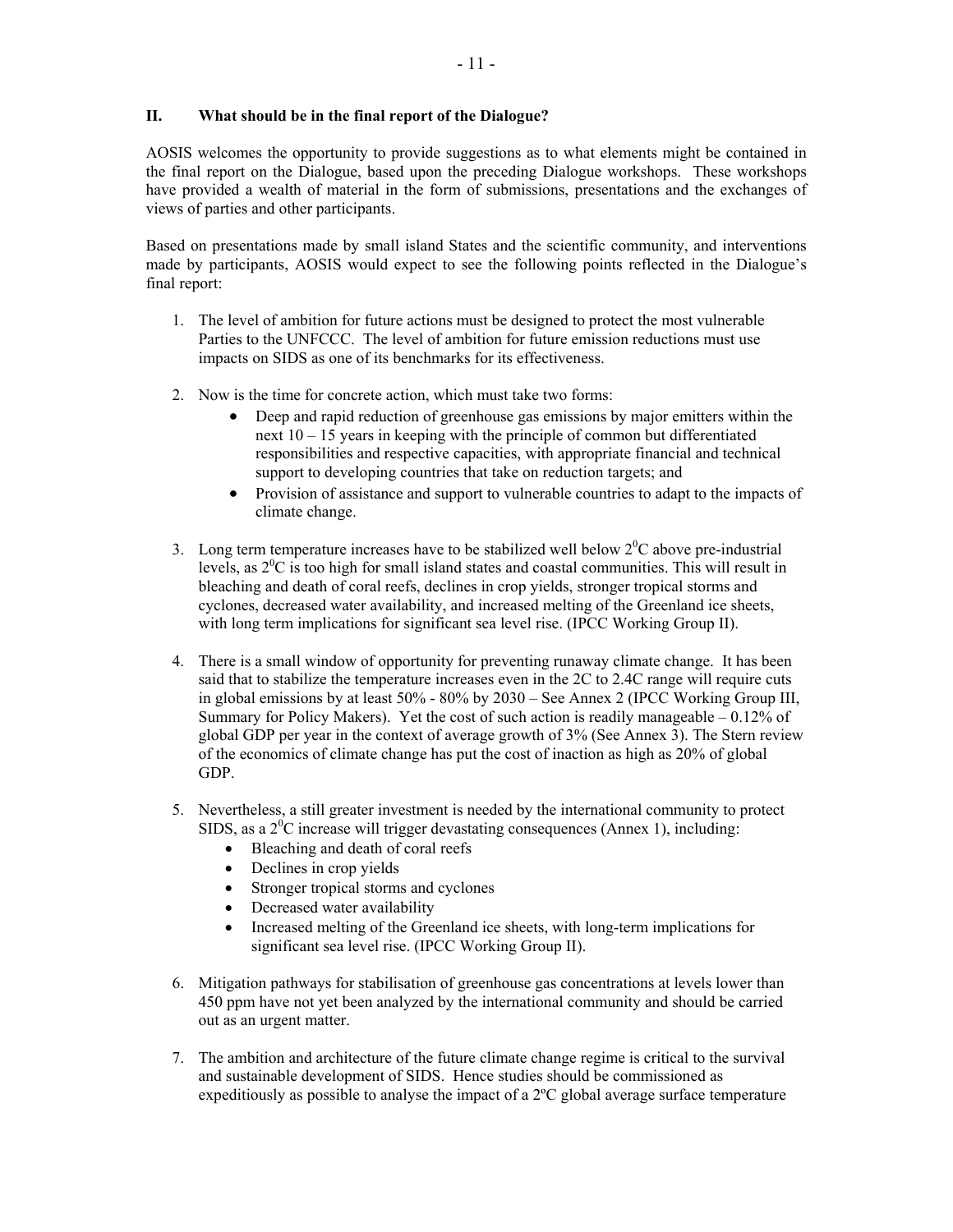increase on small islands and the economic costs and mitigation pathways for stabilizing below 2ºC. See Annex 2.

- 8. IPCC Scientists have indicated that the level of effort required to go below 2C is the same as that required to stabilize at 2ºC in the period up to 2020. What will be required is more significant action in the period between 2020 and 2050.
- 9. A set of actions that are insufficiently ambitious will have the effect of jeopardizing the continuing existence of certain particularly vulnerable small island States.
- 10. Critical physical, environmental, social and economic thresholds exist for many SIDS and other particularly vulnerable countries and groups. Actions under the Convention must aim to ensure that these thresholds are not breached by the impacts of climate change.
- 11. The costs of achieving various stabilisation levels are small, in the context of the impacts that may result from a failure to sufficiently mitigate emissions.
- 12. States have under international law the responsibility to ensure that activities within their jurisdiction or control do not cause damage to the environment of other States or of areas beyond the limits of national jurisdiction.
- 13. The polluter pays principle is a fundamental principle of international environmental law. In the context of climate change, this suggests that funding for adaptation measures should be linked to greenhouse gas emissions.
- 14. Consideration needs to be given to how vulnerable countries will be compensated for loss and damage associated with climate change impacts that is not avoided by adaptation funding under the Convention.

The charts on the following pages would be useful for inclusion in the Report of the Dialogue to COP 13.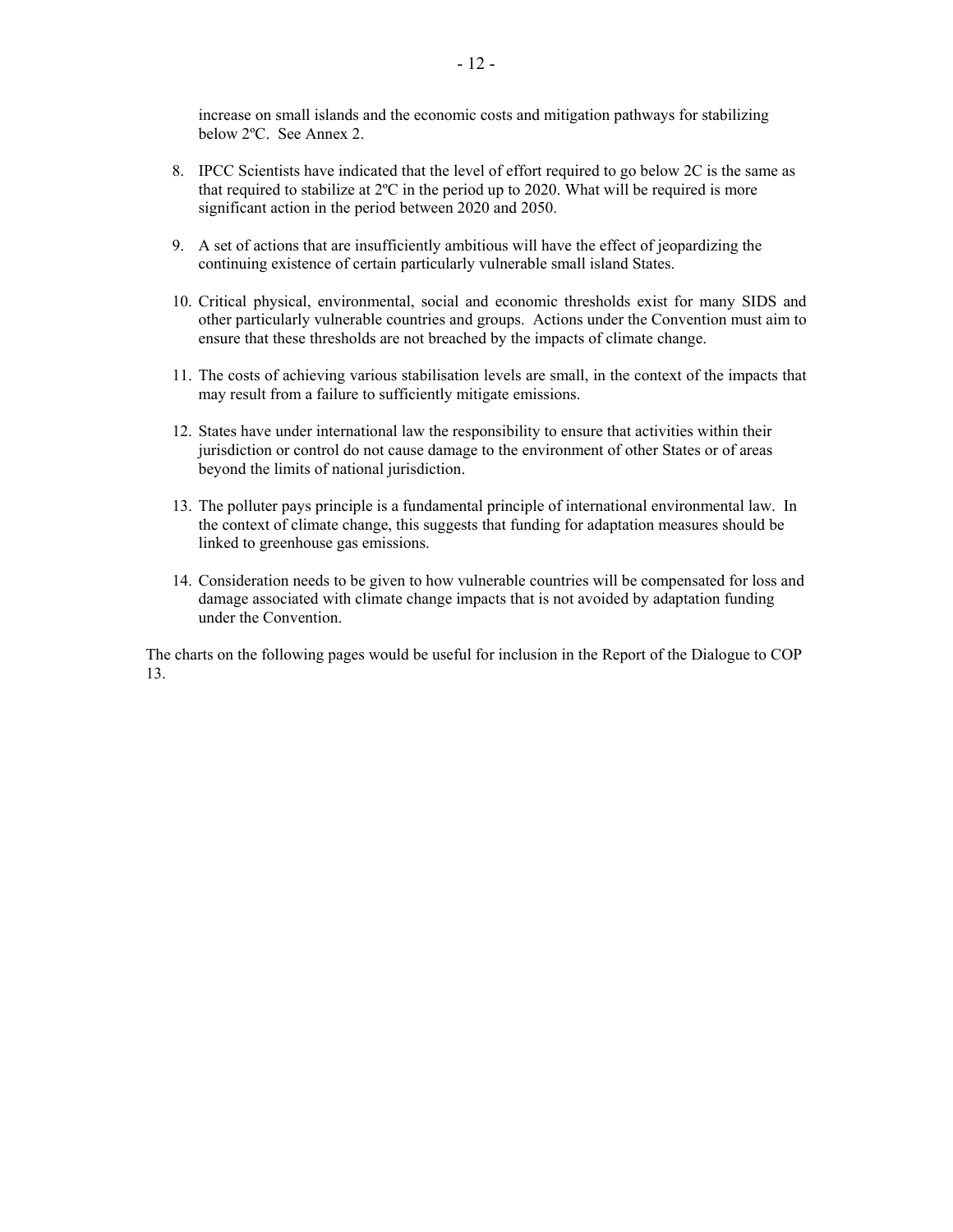# **ANNEX 1**

Global mean annual temperature change relative to 1980-1999 (°C)

| $\Omega$          |                                                                                                                                                                                                   |                                                                                                                                 | 2                                                                                                           | 3                                                                                                                                     | Δ                                                           | $5^{\circ}$ C                                         |
|-------------------|---------------------------------------------------------------------------------------------------------------------------------------------------------------------------------------------------|---------------------------------------------------------------------------------------------------------------------------------|-------------------------------------------------------------------------------------------------------------|---------------------------------------------------------------------------------------------------------------------------------------|-------------------------------------------------------------|-------------------------------------------------------|
|                   |                                                                                                                                                                                                   | Increased water availability in moist tropics and high latitudes $\frac{1}{1}$ =                                                |                                                                                                             |                                                                                                                                       |                                                             | 3.4.1.3.4.3                                           |
| <b>WATER</b>      |                                                                                                                                                                                                   | Decreasing water availability and increasing drought in mid-latitudes and semi-arid low latitudes $-\rightarrow$                |                                                                                                             |                                                                                                                                       |                                                             | 3.ES. 3.4.1, 3.4.3                                    |
|                   |                                                                                                                                                                                                   | Hundreds of millions of people exposed to increased water stress $-\rightarrow-\rightarrow-\rightarrow-\rightarrow-\rightarrow$ |                                                                                                             |                                                                                                                                       |                                                             | 3.5.1, T3.3, 20.6.2,<br>TS.B5                         |
| <b>ECOSYSTEMS</b> |                                                                                                                                                                                                   |                                                                                                                                 | increasing risk of extinction                                                                               |                                                                                                                                       | around the globe                                            | 4.ES. 4.4.11                                          |
|                   | Increased coral bleaching $\longrightarrow$ Most corals bleached $\longrightarrow$ Widespread coral mortality $\rightarrow$ $\rightarrow$ $\rightarrow$ $\rightarrow$ $\rightarrow$ $\rightarrow$ |                                                                                                                                 |                                                                                                             |                                                                                                                                       |                                                             |                                                       |
|                   |                                                                                                                                                                                                   |                                                                                                                                 |                                                                                                             | Terrestrial biosphere tends toward a net carbon source as:<br>$~15\%$ $\longrightarrow$ ~40% of ecosystems affected $\equiv$ $\equiv$ |                                                             | 641.665.B61<br>4.ES, T4.1, F4.2,<br>F4.4              |
|                   | Increasing species range shifts and wildfire risk                                                                                                                                                 |                                                                                                                                 |                                                                                                             |                                                                                                                                       |                                                             | 4.2.2, 4.4.1, 4.4.4,<br>4.4.5, 4.4.6, 4.4.10,<br>B4.5 |
|                   |                                                                                                                                                                                                   |                                                                                                                                 | overturning circulation                                                                                     |                                                                                                                                       | Ecosystem changes due to weakening of the meridional $\Box$ | 19.3.5                                                |
| <b>FOOD</b>       | 5.ES, 5.4.7<br>Complex, localised negative impacts on small holders, subsistence farmers and fishers $-\rightarrow -+$                                                                            |                                                                                                                                 |                                                                                                             |                                                                                                                                       |                                                             |                                                       |
|                   |                                                                                                                                                                                                   | to decrease in low latitudes                                                                                                    |                                                                                                             |                                                                                                                                       | decreases in low latitudes                                  | 5.ES. 5.4.2. F5.2                                     |
|                   |                                                                                                                                                                                                   | to increase at mid- to high latitudes                                                                                           |                                                                                                             |                                                                                                                                       | decrease in some regions                                    | 5.ES. 5.4.2. F5.2                                     |
|                   |                                                                                                                                                                                                   |                                                                                                                                 |                                                                                                             |                                                                                                                                       |                                                             | 6.ES, 6.3.2, 6.4.1.<br>6.4.2                          |
| <b>COASTS</b>     |                                                                                                                                                                                                   |                                                                                                                                 |                                                                                                             | About 30% of<br>$a$ lobal coastal $ -$<br>wetlands lost <sup>#</sup>                                                                  |                                                             | 6.4.1                                                 |
|                   |                                                                                                                                                                                                   |                                                                                                                                 | Millions more people could experience $\_\_ \_\_ \_\_ \_\_ \_ \_ \_ \_ \_ \_$<br>coastal flooding each year |                                                                                                                                       |                                                             | T6.6, F6.8, TS.B5                                     |
| <b>HEALTH</b>     |                                                                                                                                                                                                   | Increasing burden from malnutrition, diarrhoeal, cardio-respiratory, and infectious diseases $-\rightarrow$                     |                                                                                                             |                                                                                                                                       |                                                             | 8.ES. 8.4.1.8.7.<br>T8.2, T8.4                        |
|                   |                                                                                                                                                                                                   | Increased morbidity and mortality from heat waves, floods, and droughts -                                                       |                                                                                                             |                                                                                                                                       |                                                             | 8.ES. 8.2.2. 8.2.3.<br>8.4.1.8.4.2.8.7.<br>TB.3, FB.3 |
|                   |                                                                                                                                                                                                   | Changed distribution of some disease vectors $\frac{1}{1}$ = = = = = = = = = =                                                  |                                                                                                             | Substantial burden on health services --                                                                                              |                                                             | 8.ES. 8.2.8.8.7.<br><b>B8.4</b><br>8.6.1              |
| $\Omega$          |                                                                                                                                                                                                   |                                                                                                                                 | $\overline{2}$                                                                                              | 3                                                                                                                                     |                                                             | $5^{\circ}$ C                                         |
|                   |                                                                                                                                                                                                   | Global mean annual temperature change relative to 1980-1999 (°C)                                                                |                                                                                                             |                                                                                                                                       |                                                             |                                                       |

<sup>®</sup> Significant is defined here as more than 40%.<br><sup>‡</sup> Based on average rate of sea level rise of 4.2 mm/year from 2000 to 2080.

*Source: IPCC AR4 Working Group II – Summary for Policy Makers*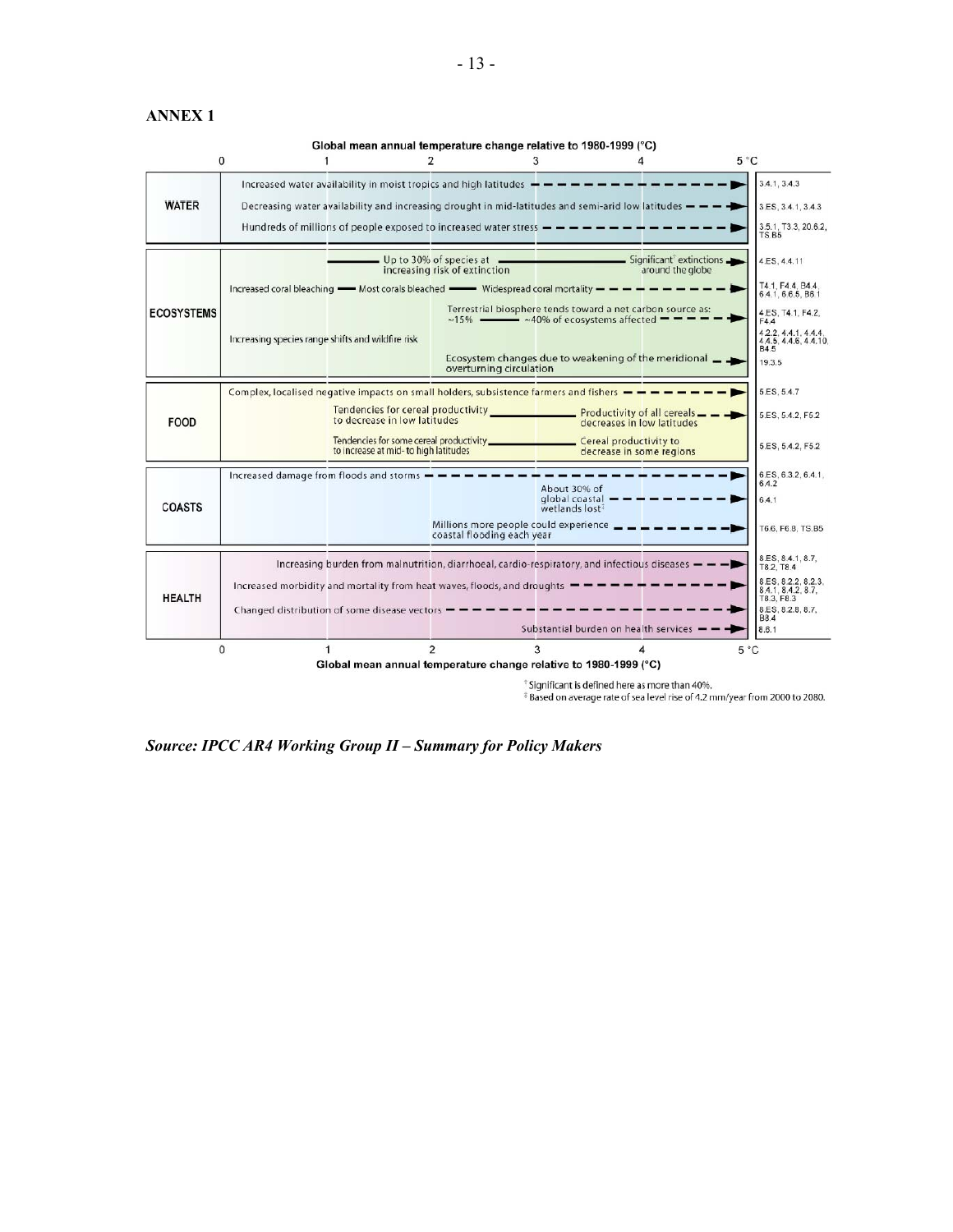# **ANNEX 2**

| Cat.           | <b>Concentration</b> | Global mean<br>temperature increase | Peaking year  | CO2 emission change |
|----------------|----------------------|-------------------------------------|---------------|---------------------|
|                | ppm CO2-eq           | $\rm ^{o}C$                         | Year          | <b>Percent</b>      |
| A <sub>1</sub> | $445 - 490$          | $2.0 - 2.4$                         | $2000 - 2015$ | $-85$ to $-50$      |
| A <sub>2</sub> | $490 - 535$          | $2.4 - 2.8$                         | $2000 - 2020$ | $-60$ to $-30$      |
| <sub>B</sub>   | $535 - 590$          | $2.8 - 3.2$                         | $2010 - 2030$ | $-30$ to $+5$       |
| $\mathcal{C}$  | $590 - 710$          | $3.2 - 4.0$                         | $2020 - 2060$ | $+10$ to $+60$      |
| D              | $710 - 855$          | $4.0 - 4.9$                         | $2050 - 2080$ | $+25$ to $+85$      |
| E              | $855 - 1130$         | $4.9 - 6.1$                         | $2060 - 2090$ | $+90$ to $+140$     |

*Source: IPCC AR4 Working Group III – Summary for Policy Makers*